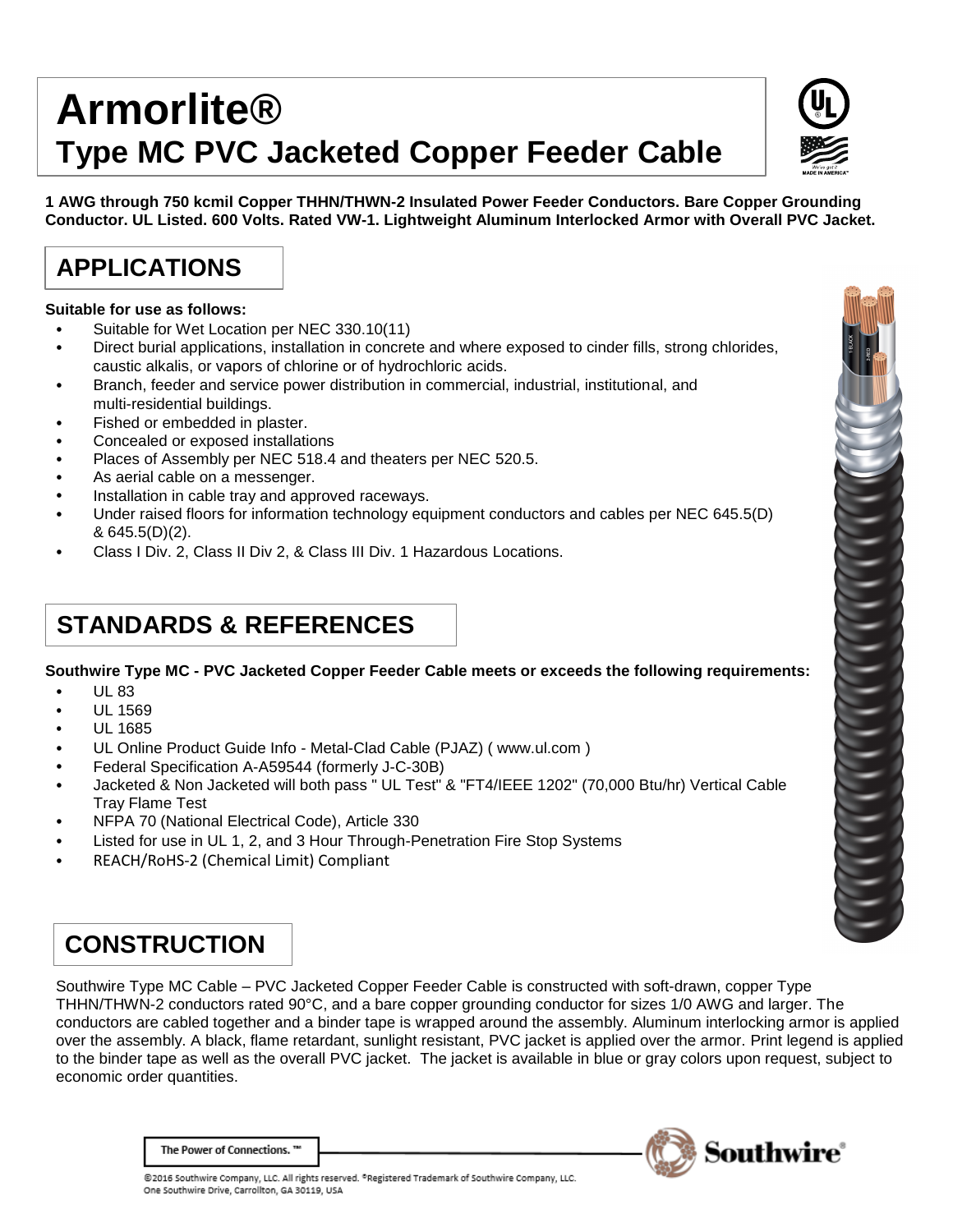### **Armorlite® Type MC - PVC Jacketed - Copper Conductors**

| <b>CONDUCTOR SIZE AND COLORS</b>                                                                                                                                | <b>GROUNDING SIZE AND</b><br><b>COLOR</b> | <b>STOCK NUMBER</b> | <b>WEIGHT</b><br>(LBS/1000') | <b>OVERALL</b><br><b>DIAMETER</b><br>(INCHES) |
|-----------------------------------------------------------------------------------------------------------------------------------------------------------------|-------------------------------------------|---------------------|------------------------------|-----------------------------------------------|
|                                                                                                                                                                 |                                           |                     |                              |                                               |
| 1-3 STRANDED<br>(PHASE ID: BLACK/WHITE/<br>PHASE ID: RED)                                                                                                       | <b>6 STRANDED</b><br>(GREEN)              | 55-42-93-99         | 1255                         | 1.303                                         |
| 1-4 STRANDED<br>(PHASE ID: BLACK/ WHITE/<br>PHASE ID: RED/ PHASE ID: BLUE)                                                                                      | <b>6 STRANDED</b><br>(GREEN)              | 55-56-69-99         | 1588                         | 1.451                                         |
| 1/0-3 STRANDED<br>(PHASE ID: BLACK/WHITE/<br>PHASE ID: RED)                                                                                                     | <b>6 STRANDED</b><br>(BARE)               | 55-42-86-99         | 1466                         | 1.342                                         |
| 1/0-4 STRANDED<br>(PHASE ID: BLACK/ WHITE/<br>PHASE ID: RED/ PHASE ID: BLUE)                                                                                    | <b>6 STRANDED</b><br>(BARE)               | 55-42-90-99         | 1867                         | 1.462                                         |
| 2/0-3 STRANDED<br>(PHASE ID: BLACK/WHITE/<br>PHASE ID: RED)                                                                                                     | <b>6 STRANDED</b><br>(BARE)               | 55-42-88-99         | 1761                         | 1.439                                         |
| 2/0-4 STRANDED<br>(PHASE ID: BLACK/ WHITE/<br>PHASE ID: RED/ PHASE ID: BLUE)                                                                                    | <b>6 STRANDED</b><br>(BARE)               | 55-43-84-99         | 2370                         | 1.691                                         |
| 3/0-3 STRANDED<br>(PHASE ID: BLACK/WHITE/<br>PHASE ID: RED)                                                                                                     | 4 STRANDED<br>(BARE)                      | 55-51-61-99         | 2178                         | 1.549                                         |
| 3/0-3 STRANDED<br>(PHASE ID: BLACK/WHITE/<br>PHASE ID: RED)                                                                                                     | 3 STRANDED<br>(BARE)                      | 56-41-85-99         | 2213                         | 1.549                                         |
| 3/0-4 STRANDED<br>(PHASE ID: BLACK/ WHITE/<br>PHASE ID: RED/ PHASE ID: BLUE)                                                                                    | 4 STRANDED<br>(BARE)                      | 55-42-91-99         | 2914                         | 1.814                                         |
| 3/0-4 STRANDED<br>(PHASE ID: BLACK/ WHITE/<br>PHASE ID: RED/ PHASE ID: BLUE)                                                                                    | 3 STRANDED<br>(BARE)                      | 56-41-86-99         | 2948                         | 1.814                                         |
| 4/0-3 STRANDED<br>(PHASE ID: BLACK/WHITE/<br>PHASE ID: RED)                                                                                                     | 4 STRANDED<br>(BARE)                      | 55-39-89-99         | 2752                         | 1.786                                         |
| 4/0-4 STRANDED<br>(PHASE ID: BLACK/ WHITE/<br>PHASE ID: RED/ PHASE ID: BLUE)                                                                                    | <b>4 STRANDED</b><br>(BARE)               | 55-43-31-99         | 3521                         | 1.944                                         |
| 250-3 STRANDED<br>(PHASE ID: BLACK/WHITE/<br>PHASE ID: RED)                                                                                                     | <b>4 STRANDED</b><br>(BARE)               | 55-58-03-99         | 3198                         | 1.937                                         |
| 250-4 STRANDED<br>(PHASE ID: BLACK/ WHITE/<br>PHASE ID: RED/ PHASE ID: BLUE)                                                                                    | 4 STRANDED<br>(BARE)                      | 55-30-34-99         | 4107                         | 2.113                                         |
| 350-3 STRANDED<br>(PHASE ID: BLACK/WHITE/<br>PHASE ID: RED)                                                                                                     | 3 STRANDED<br>(BARE)                      | 55-57-75-99         | 4273                         | 2.160                                         |
| 350-3 STRANDED<br>(PHASE ID: BLACK/WHITE/<br>PHASE ID: RED)                                                                                                     | 3/0 STRANDED<br>(BARE)                    | 56-41-93-99         | 4689                         | 2.362                                         |
| 350-4 STRANDED<br>(PHASE ID: BLACK/ WHITE/<br>PHASE ID: RED/ PHASE ID: BLUE)                                                                                    | 3 STRANDED<br>(BARE)                      | 55-49-48-99         | 5516                         | 2.362                                         |
| 350-4 STRANDED<br>(PHASE ID: BLACK/ WHITE/<br>(BARE)<br>PHASE ID: RED/ PHASE ID: BLUE)<br>500-3 STRANDED<br>(PHASE ID: BLACK/WHITE/<br>(BARE)<br>PHASE ID: RED) | 3/0 STRANDED                              | 56-42-01-99         | 5985                         | 2.538                                         |
|                                                                                                                                                                 | 2 STRANDED                                | 55-56-68-99         | 5919                         | 2.468                                         |
| 500-3 STRANDED<br>(PHASE ID: BLACK/WHITE/<br>PHASE ID: RED)                                                                                                     | 250 STRANDED<br>(BARE)                    | 56-41-90-99         | 6568                         | 2.703                                         |
| 500-3 STRANDED<br>(PHASE ID: BLACK/WHITE/<br>PHASE ID: RED)                                                                                                     | 1/0 STRANDED<br>(BARE)                    | 56-41-99-99         | 6045                         | 2.468                                         |

The Power of Connections. ™



@2016 Southwire Company, LLC. All rights reserved. <sup>o</sup>Registered Trademark of Southwire Company, LLC. One Southwire Drive, Carrollton, GA 30119, USA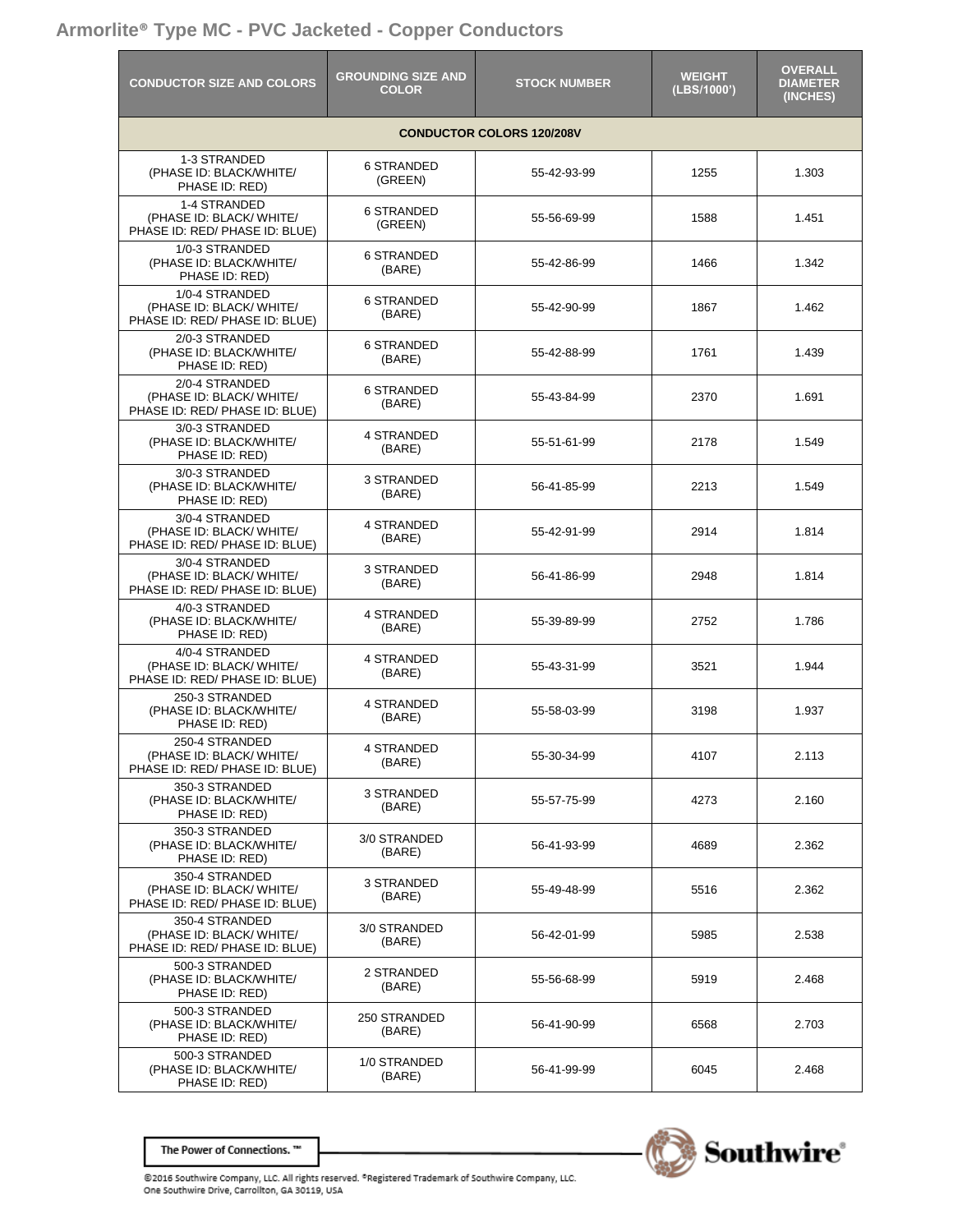| 500-4 STRANDED<br>(PHASE ID: BLACK/ WHITE/<br>PHASE ID: RED/ PHASE ID: BLUE)                                                                   | 2 STRANDED<br>(BARE)   | 55-57-66-99 | 7668 | 2.707 |  |
|------------------------------------------------------------------------------------------------------------------------------------------------|------------------------|-------------|------|-------|--|
| 500-4 STRANDED<br>(PHASE ID: BLACK/ WHITE/<br>PHASE ID: RED/ PHASE ID: BLUE)                                                                   | 1/0 STRANDED<br>(BARE) | 56-42-04-99 | 7789 | 2.703 |  |
| For allowable ampacities, refer to NEC 310.15.<br>Available with oversized grounding conductor when used for parallel feeds on special orders. |                        |             |      |       |  |

## **FEATURES**

- Available with Southwire pulling heads and on stacked reels
- Available in custom constructions and lengths
- UL Classified 1, 2, and 3 hour Through Penetration Firestop Systems: W-J-3037, W-L-3110, W-L-3113, W-L-3117, W-L-3120, W-L-3121, W-L-3160, C-AJ-3115, C-AJ-3140, C-AJ-3142, C-AJ-3145, C-AJ-3173, C-AJ-3202, C-AJ-4065, C-AJ-4066, F-C-3038.
- Cable reverse wound on reel for ease of pulling and installation. When pulling from coils, pull from inside to ensure ease of installation.
- Anti-short bushings are not required for use with MC cable per the NEC and UL

### **COLOR CODING, Standard Products**

| <b>Phase Conductors are Black with Printed I.D.</b> |                                |  |  |
|-----------------------------------------------------|--------------------------------|--|--|
| <b>No. of Conductors</b>                            | <b>Color Sequence 120/208Y</b> |  |  |
| 3                                                   | Black, Red, White              |  |  |
| 4                                                   | Black, Red, Blue, White        |  |  |
| <b>Grounding Conductor</b>                          | Bare                           |  |  |

Color sequence for 277V/480Y High Voltage Color systems and other special colors are available subject to economic order quantity.



The Power of Connections. "